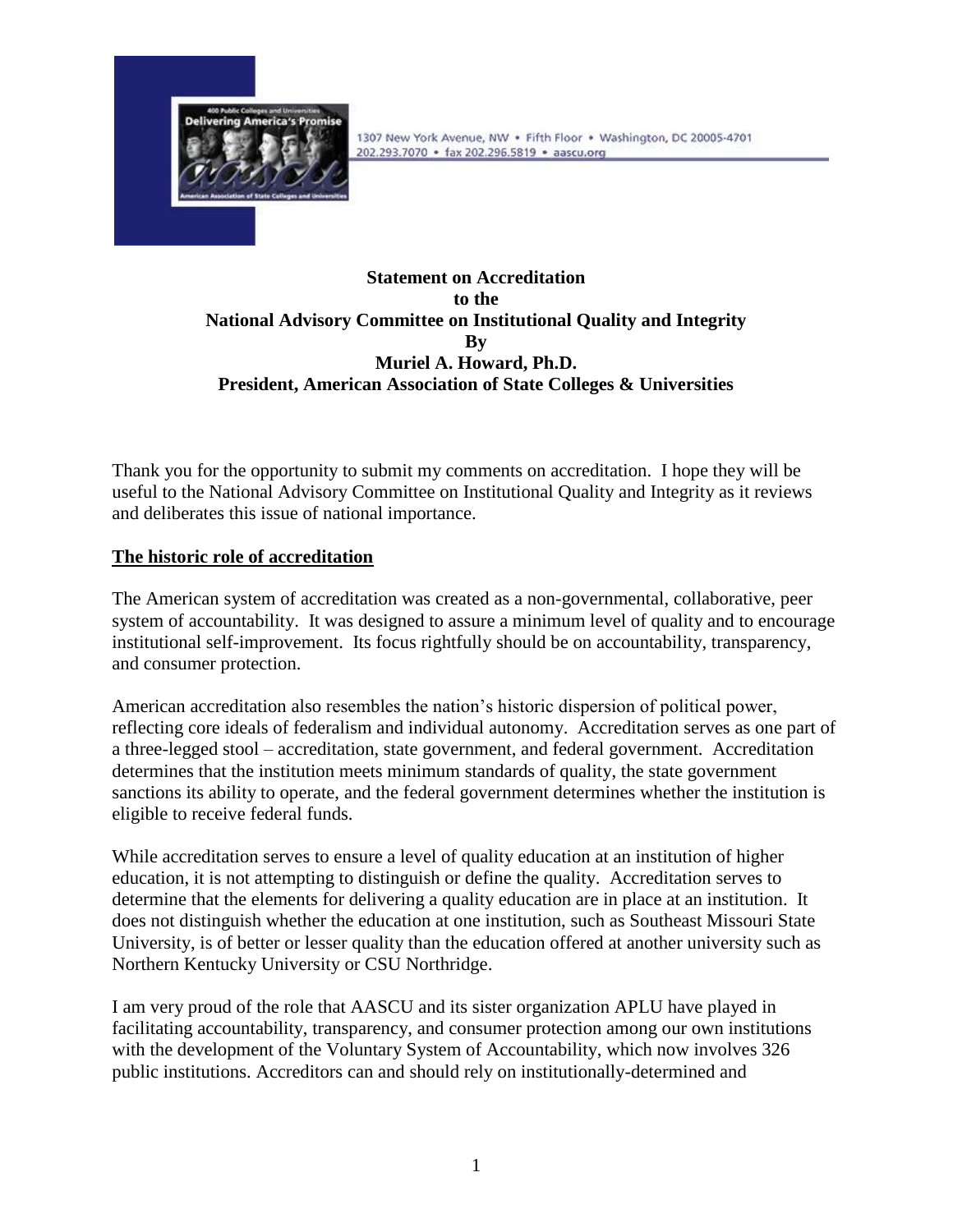implemented outcomes measures to evaluate quality assurance and improvement at the institution.

I believe that the system of accreditation that we have created over the years has in the main done an excellent job of assuring quality while preserving diversity and creativity. However, this series of hearings reflects the need for all of us to consider accreditation in the rapidly changing context of the  $21<sup>st</sup>$  century.

## AASCU believes:

### **1. The voluntary system of accreditation is substantially better than a process designed and carried out by a governmental agency.**

Our belief in the need to preserve a non-governmental system doesn't grow out of a defensive, self-protective reaction but instead emerges from a careful study of accountability systems around the world. Most countries employ a government-organized system of accreditation. Most of those systems promote uniformity and adherence to a single set of standards, while repressing innovation and new models.

## **2. Having said that, however, the American system needs to develop some new approaches to address areas of current concern.**

The historic process of accreditation has focused largely on inputs. I believe that we must focus substantially greater attention on outcomes. In particular, I believe that we must pay greater attention to learning outcomes for our students. Those outcomes must be broad, not narrow. How well are institutions preparing students for work in a global economy? How well are institutions preparing students for living in a diverse, multicultural world? How well are institutions preparing students to become informed and engaged citizens in our great democracy? How well are institutions preparing graduates to think critically and analyze thoughtfully? The accrediting community, to its credit, began to address learning outcomes, beginning in the mid-1980s. But that focus on learning outcomes, for far too long, was toothless. The focus on learning outcomes must be accelerated and substantially improved.

A second concern is cost. The cost in both financial and human resources is enormous. Are there ways that cost could be reduced without jeopardy to the accreditation process?

A third concern involves the practice of purchasing an institution and simultaneously accreditation, even though the faculty, curriculum, and mission of the institution is substantially changed or eliminated.

A fourth concern involves developing better mechanisms to account for rapid changes in delivery systems, program design, and instructional practices. Technology continues to alter the ways that institutions carry out their basic educational purposes. We need to ensure that accreditation processes are as nimble as the rapidly-changing educational landscape it monitors. Some regional accreditors, to their credit, have created processes (Academic Quality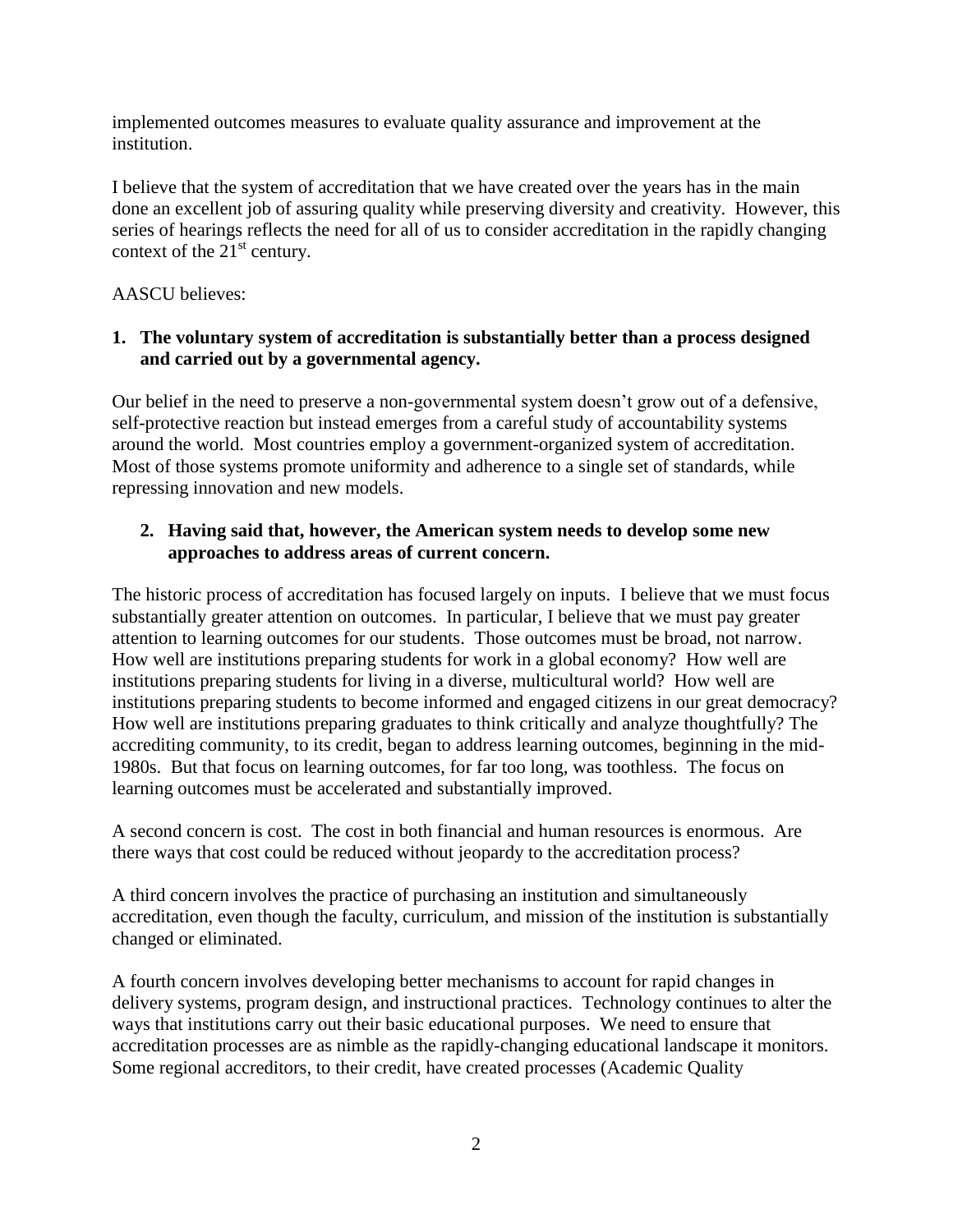Improvement Project [AQIP] and Quality Enhancement Plan [QEP]) to allow institutions to focus on new approaches but more such development is needed.

A fifth concern is that the current process allows groups of institutions to gather together for selfaccreditation. There is always a tension in the self-regulatory process between high community standards and self-interest. Usually, self-interest is addressed by having the community diverse enough that any single institution's self-interest is subsumed by the community's collective interest. But if a select group of institutions, all similar in their self-interest, are allowed to become their own accreditors, the self-interest of individual institutions becomes paramount. That should not be allowed to happen.

### 3. **The accreditation process should not be confused with the Department of Education's responsibility to determine institutional Title IV eligibility.**

The federal government now invests more than \$150 billion in financial aid programs. It is appropriate that the federal government wants to have some accountability for that vast annual expenditure. And it is also appropriate that accreditation be used as one measure of eligibility for receiving federal funds. At times, the federal government has placed requirements on accreditors to ensure that taxpayer's interests are best served. Some of these requirements make sense and they are usually reviewed through a traditional accreditation process.

However, many of these requirements are legislative mandates on the Department that have been inappropriately transferred to the responsibility of the accreditors. The Department needs to move away from its reliance on accreditors as enforcers. Perhaps a model can be put in place in which accreditors merely inform the Department of their decisions, whereafter the Department engages the institution before making a decision regarding Title IV aid. The Department of Education's reliance on accreditors for enforcement has led to a diffusion of the appropriate role for institutional accreditors and has fostered an environment where the Department does not do an adequate job of enforcing its own rules.

The diversity of accreditors has diffused, rather than focused, appropriate federal concern about accreditation. There are regional, national, program and career-specific accreditors. NACIQI should focus its attention on recognition of institutional accreditors as part of the Title IV eligibility considerations and should question whether regional and national institutional accreditors should be treated differently. AASCU recommends exploration of the concept of a "tiered or developmental" approach to accreditor recognition as well as disseminating the best practices of those agencies known to be historically stable and clearly in compliance with all government recognition criteria. We think NACIQI should choose to leave program and careerspecific accreditation issues to the states.

Accreditors need to shift the focus of their accreditation reviews from process and input specific criteria to a greater concern about student and learning outcomes. They need to consider institutional reports of learning outcomes such as those to be reported as part of the Voluntary System of Accountability. Institutional accreditors, not the federal government nor the individual institutions, should establish minimum standards for student and learning outcomes and should recognize institutional achievements beyond meeting those minimum standards.